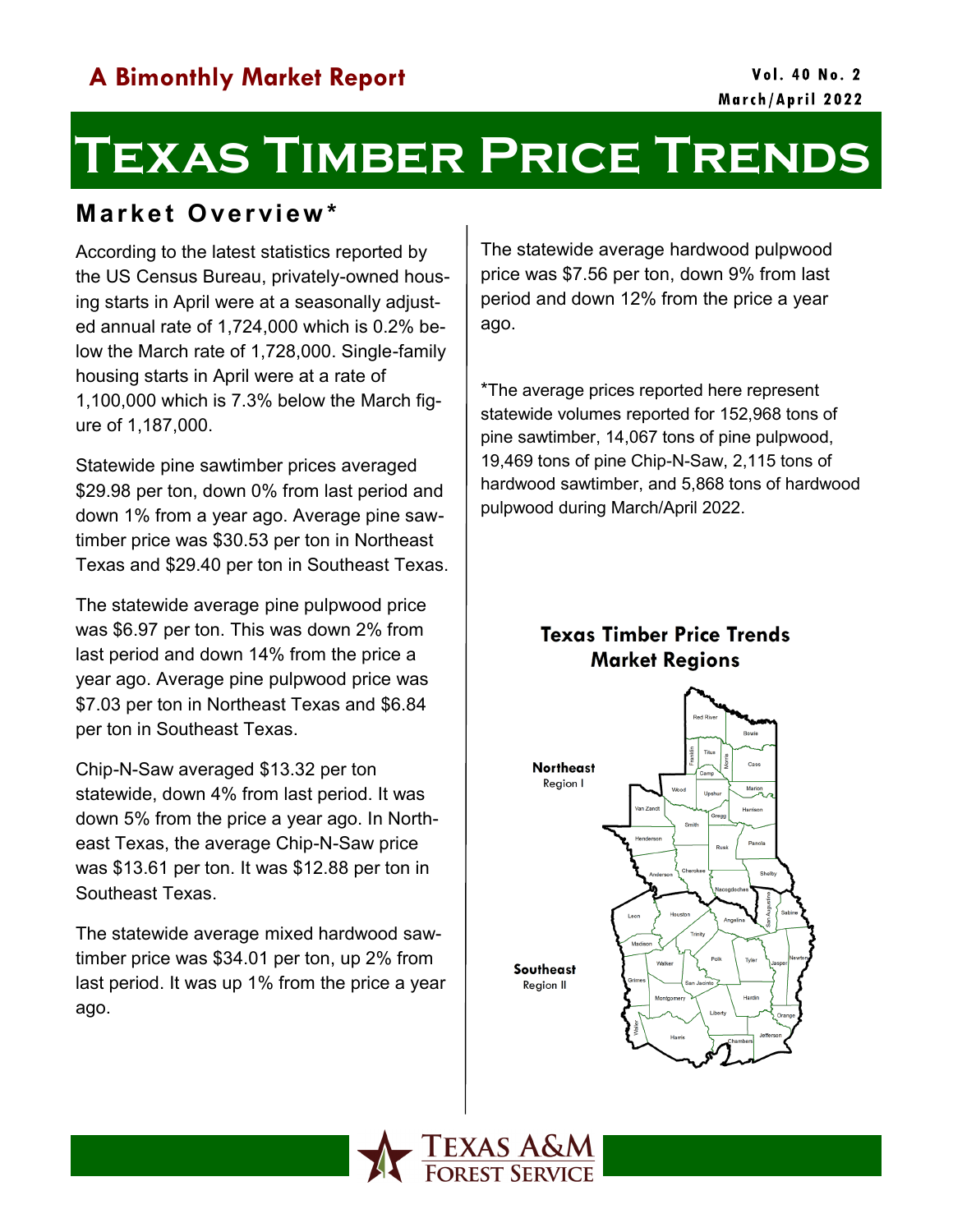#### Page 2 TEXAS TIMBER PRICE TRENDS

# **Stumpage Prices in Texas**

| <b>Product /Region</b> | <b>Average Price</b> |            |            | <b>Last Period</b> |        |         |            | Year Ago   | <b>Report</b>          |                     |  |
|------------------------|----------------------|------------|------------|--------------------|--------|---------|------------|------------|------------------------|---------------------|--|
| <b>PINE</b>            |                      |            |            |                    |        |         |            |            |                        |                     |  |
| <b>Sawtimber</b>       | \$/Ton               | \$/MBF     | \$/Ton     | \$/MBF             | Chg    |         | \$/Ton     | \$/MBF     | Chg                    | <b>Number</b>       |  |
| <b>Northeast TX</b>    | \$30.53              | \$244.27   | \$30.55    | \$244.38           | 0%     | T       | \$30.39    | \$243.14   | $0\%$<br>$\uparrow$    | 83                  |  |
| <b>Southeast TX</b>    | \$29.40              | \$235.24   | \$27.47    | \$219.80           | 7%     |         | $***$      | $***$      |                        | 23                  |  |
| <b>Statewide</b>       | \$29.98              | \$239.83   | \$30.00    | \$240.03           | 0%     | T       | \$30.39    | \$243.14   | $-1%$                  | 106<br>$\downarrow$ |  |
| Pulpwood               | \$/Ton               | \$/Cord    | \$/Ton     | \$/Cord            | Chg    |         | \$/Ton     | \$/Cord    | Chg                    | <b>Number</b>       |  |
| <b>Northeast TX</b>    | \$7.03               | \$18.99    | \$7.13     | \$19.24            | $-1%$  | T       | \$7.28     | \$19.64    | $-3%$                  | 25<br>$\downarrow$  |  |
| <b>Southeast TX</b>    | \$6.84               | \$18.46    | $***$      | $\ast\ast$         |        |         | \$9.43     | \$25.45    | $-27%$                 | 16                  |  |
| <b>Statewide</b>       | \$6.97               | \$18.81    | \$7.13     | \$19.24            | $-2%$  | T       | \$8.13     | \$21.94    | $-14%$                 | 41<br>T             |  |
| Chip-N-Saw             | \$/Ton               | \$/Cord    | \$/Ton     | \$/Cord            | Chg    |         | \$/Ton     | \$/Cord    | Chg                    | <b>Number</b>       |  |
| <b>Northeast TX</b>    | \$13.61              | \$36.76    | \$13.88    | \$37.47            | $-2%$  | T       | \$13.95    | \$37.66    | $-2%$                  | 46<br>$\downarrow$  |  |
| <b>Southeast TX</b>    | \$12.88              | \$34.79    | \$14.43    | \$38.95            | $-11%$ |         | $***$      | $\ast\ast$ |                        | 10                  |  |
| <b>Statewide</b>       | \$13.32              | \$35.96    | \$13.93    | \$37.62            | $-4%$  | T       | \$13.95    | \$37.66    | $-5%$                  | 56<br>$\downarrow$  |  |
| <b>HARDWOOD</b>        |                      |            |            |                    |        |         |            |            |                        |                     |  |
| <b>Mixed Sawtimber</b> | \$/Ton               | \$/MBF     | \$/Ton     | \$/MBF             | Chg    |         | \$/Ton     | \$/MBF     | Chg                    | <b>Number</b>       |  |
| <b>Northeast TX</b>    | \$34.01              | \$306.07   | \$33.93    | \$305.40           | $0\%$  |         | \$33.55    | \$301.95   | $1\%$                  | 11<br>$\uparrow$    |  |
| <b>Southeast TX</b>    | $***$                | $\ast\ast$ | \$30.51    | \$274.62           |        |         | $***$      | $***$      |                        | $***$               |  |
| <b>Statewide</b>       | \$34.01              | \$306.07   | \$33.48    | \$301.36           | 2%     |         | \$33.55    | \$301.95   | $1\%$                  | 11<br>↑             |  |
| Pulpwood               | \$/Ton               | \$/Cord    | \$/Ton     | \$/Cord            | Chg    |         | \$/Ton     | \$/Cord    | Chg                    | <b>Number</b>       |  |
| <b>Northeast TX</b>    | \$7.02               | \$19.66    | \$8.35     | \$23.37            | $-16%$ | L.      | \$8.59     | \$24.04    | $-18%$<br>$\downarrow$ | $16\,$              |  |
| <b>Southeast TX</b>    | \$9.46               | \$26.49    | $\ast\ast$ | $***$              |        |         | $\ast\ast$ | $\ast\ast$ |                        | 3                   |  |
| <b>Statewide</b>       | \$7.56               | \$21.17    | \$8.35     | \$23.37            | $-9%$  | $\perp$ | \$8.59     | \$24.04    | $-12%$                 | 19<br>$\downarrow$  |  |

1. Stumpage price statistics include gatewood sales. Stumpage prices for gatewood sales are estimated by subtracting cut-and-haul costs, other expenses, and profits provided by reporter.

2. Price is calculated from a specific conversion factor reported for each sale if available; otherwise, the average conversion factors listed on page 4 are used. MBF = Thousand Board Feet. The DOYLE LOG SCALE is used for board foot measurements.

3. \*\* indicates insufficient sales to report price statistics (less than three sales).

4. Prices listed for previous periods may differ from previously published values because additional data were received.

5. Price changes are calculated based on price per ton.

6. Extreme outliers from reported data are detected and removed using statistical methods.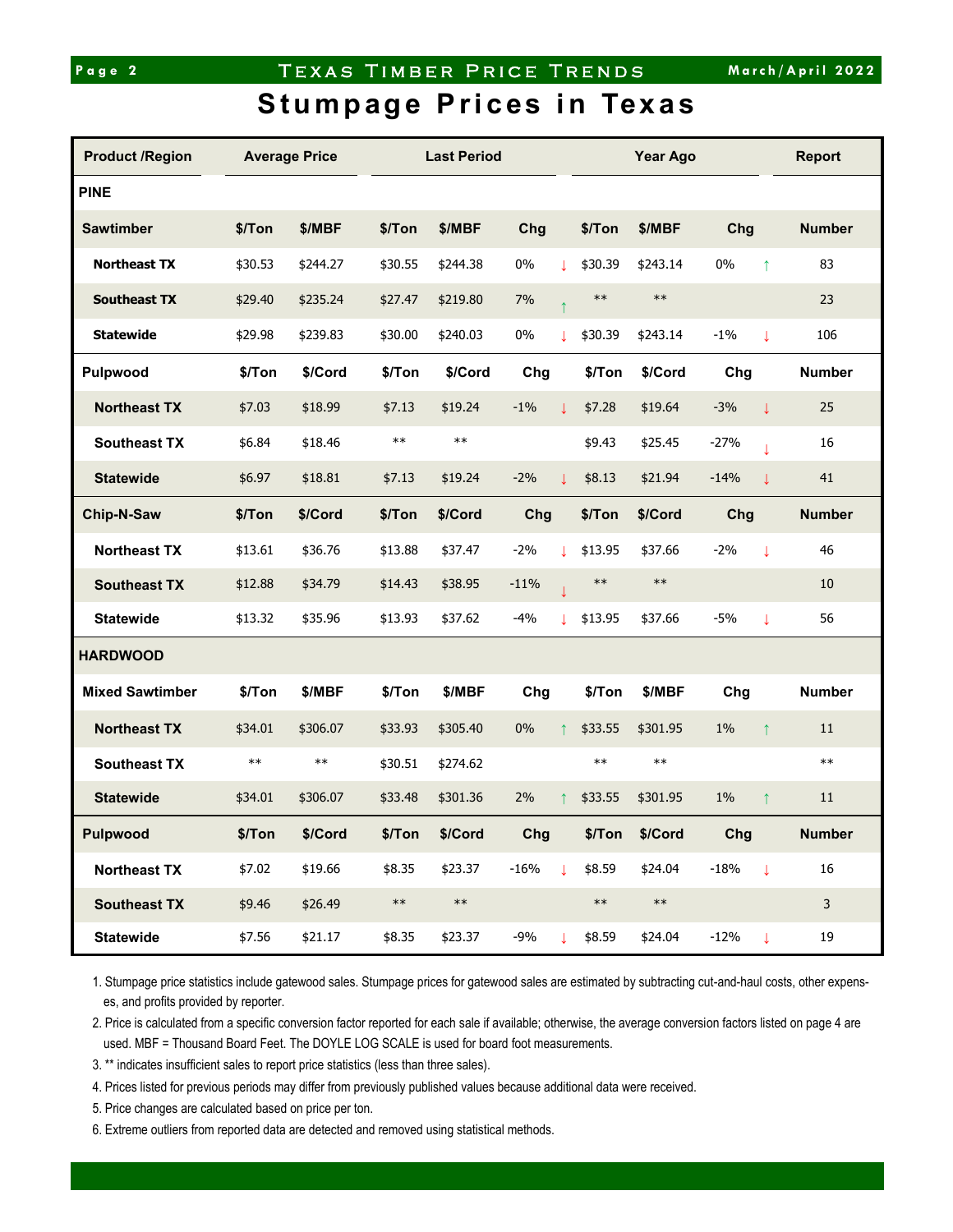









Note: A gap in the chart means less than 3 sales were reported and no price statistics were compiled. For chart data, please go to <http://tfsweb.tamu.edu/timberpricetrends/>